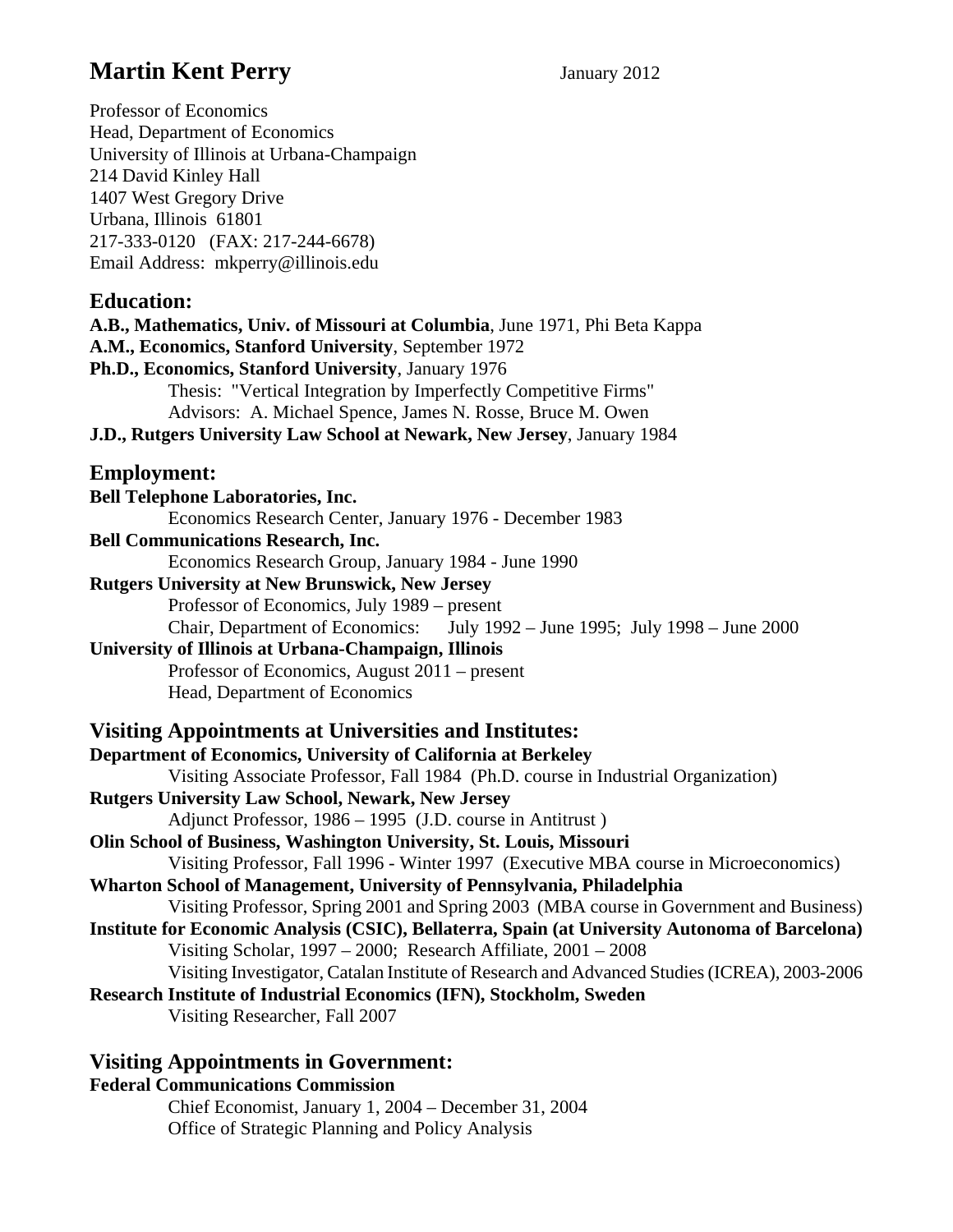# **Publications in Journals and Books**

## **(1) Vertical Integration**

**Vertical Integration: The Monopsony Case** *American Economic Review*, September 1978 **Related Market Conditions and Interindustrial Mergers: A Comment** *American Economic Review*, March 1978 **Price Discrimination and Forward Integration** *Bell Journal of Economics*, Spring 1978 **Forward Integration: Alcoa 1888-1930** *Journal of Industrial Economics*, September 1980 **The Manager and the Competitive Firm's Supply** *Southern Economic Journal*, January 1981 **Vertical Integration by Competitive Firms: Uncertainty and Diversification**  *Southern Economic Journal*, July 1982 **Vertical Equilibrium in a Competitive Input Market** *International Journal of Industrial Organization*, June 1984 **Vertical Integration: Determinants and Effects** *Handbook of Industrial Organization*, North-Holland, 1989

### **(2) Resale Price Maintenance**

**Resale Price Maintenance and Forward Integration into a Monopolistically Competitive Industry** *Quarterly Journal of Economics***,** November 1985 (with Robert H. Groff ) **Can Resale Price Maintenance and Franchise Fees Correct Sub-Optimal Levels of Retail Service** *International Journal of Industrial Organization*, March 1990 (with Robert H. Porter) **Resale Price Maintenance and Manufacturer Competition for Exclusive Dealerships** *Journal of Industrial Economics*, September 1991 (with David Besanko)

## **(3) Exclusive Dealing and Split-Award Contracts**

**Equilibrium Incentives for Exclusive Dealing in a Differentiated Products Oligopoly** *Rand Journal of Economics*, Fall 1993 (with David Besanko) **Exclusive Dealing in a Spatial Model of Retail Competition** *International Journal of Industrial Organization*, 1994 (with David Besanko) **Auctions for Split-Award Contracts** *Journal of Industrial Economics*, June 2003 (with Jozsef Sakovics)

### **(4) Bribery in Sealed-Bid Auctions**

**Bribery and Favoritism by Auctioneers in Sealed Bid Auctions**  *The B.E. Journal of Theoretical Economics (Contributions), 2007 (with Roberto Burguet)* 

## **(5) Preferred Suppliers in Auction Markets**

**Preferred Suppliers and Vertical Integration in Auction Markets**  *The RAND Journal of Economics*, 2009 (with Roberto Burguet)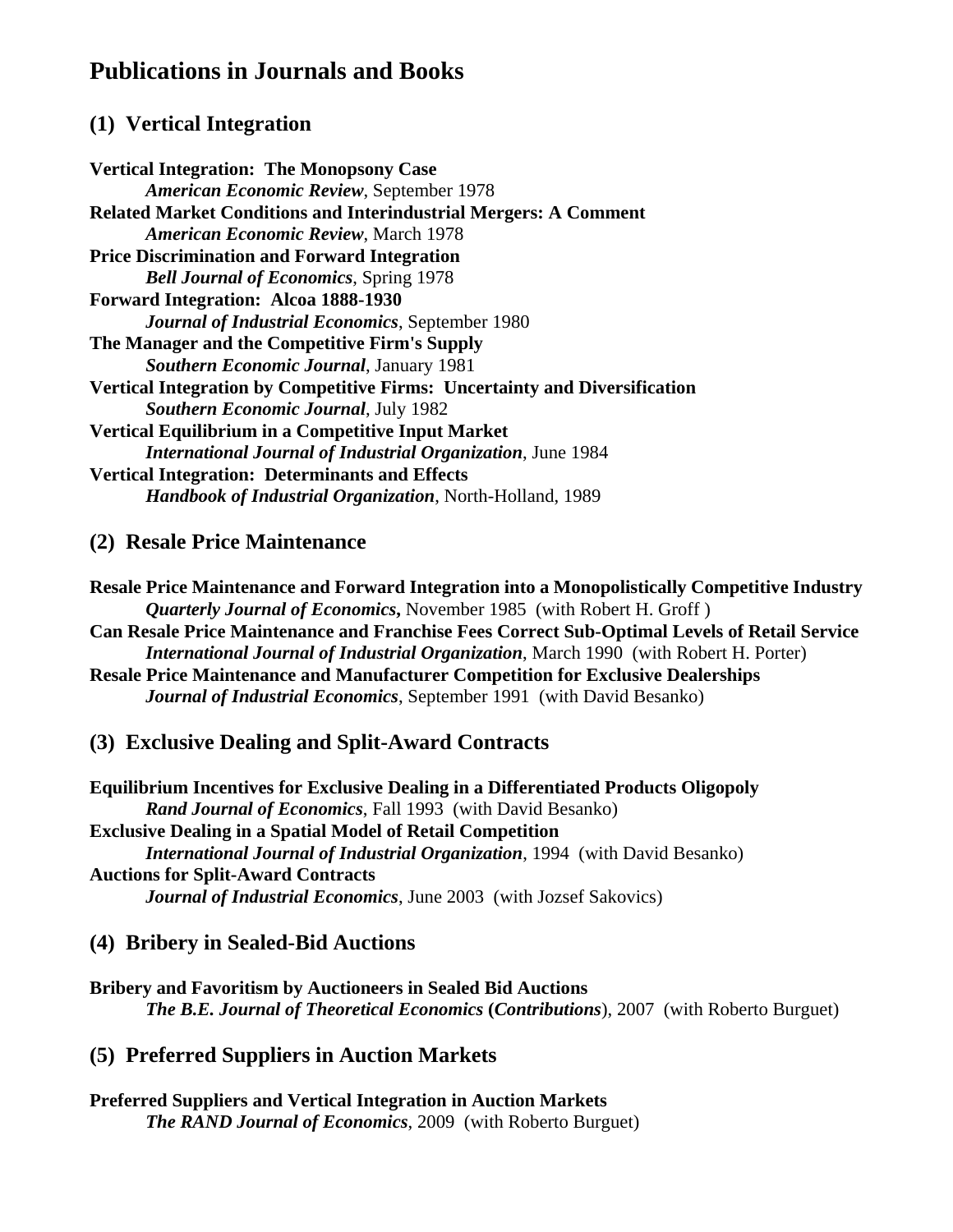# **Publications (continued)**

### **(6) Oligopoly and Mergers**

**Oligopoly and Consistent Conjectural Variations** *Bell Journal of Economics*, Spring 1982 **Scale Economies, Imperfect Competition, and Public Policy** *Journal of Industrial Economics*, March 1984 **Oligopoly and the Incentive for Horizontal Merger**  *American Economic Review*, March 1985 (with Robert H. Porter) **The Effects of Mergers in Open Auction Markets** *Rand Journal of Economics*, Summer 2003 (with Keith Waehrer)

### **(7) Monopolistic Competition**

**Product Differentiation, Monopolistic Competition, and Public Policy** *Bell Journal of Economics*, Spring 1981 (with Roger W. Koenker) **Trademark Licensing in a Monopolistically Competitive Industry** *Rand Journal of Economics*, Summer 1986 (with Robert H. Groff) **The Logit Model of Monopolistic Competition** *Journal of Industrial Economics*, June 1990 (with David Besanko and Richard H. Spady)

#### **(8) Law and Economics**

#### **Renegotiation and Specific Performance**

*Law and Contemporary Problems*, Winter 1989 (with Tracy R. Lewis and David E.M. Sappington)